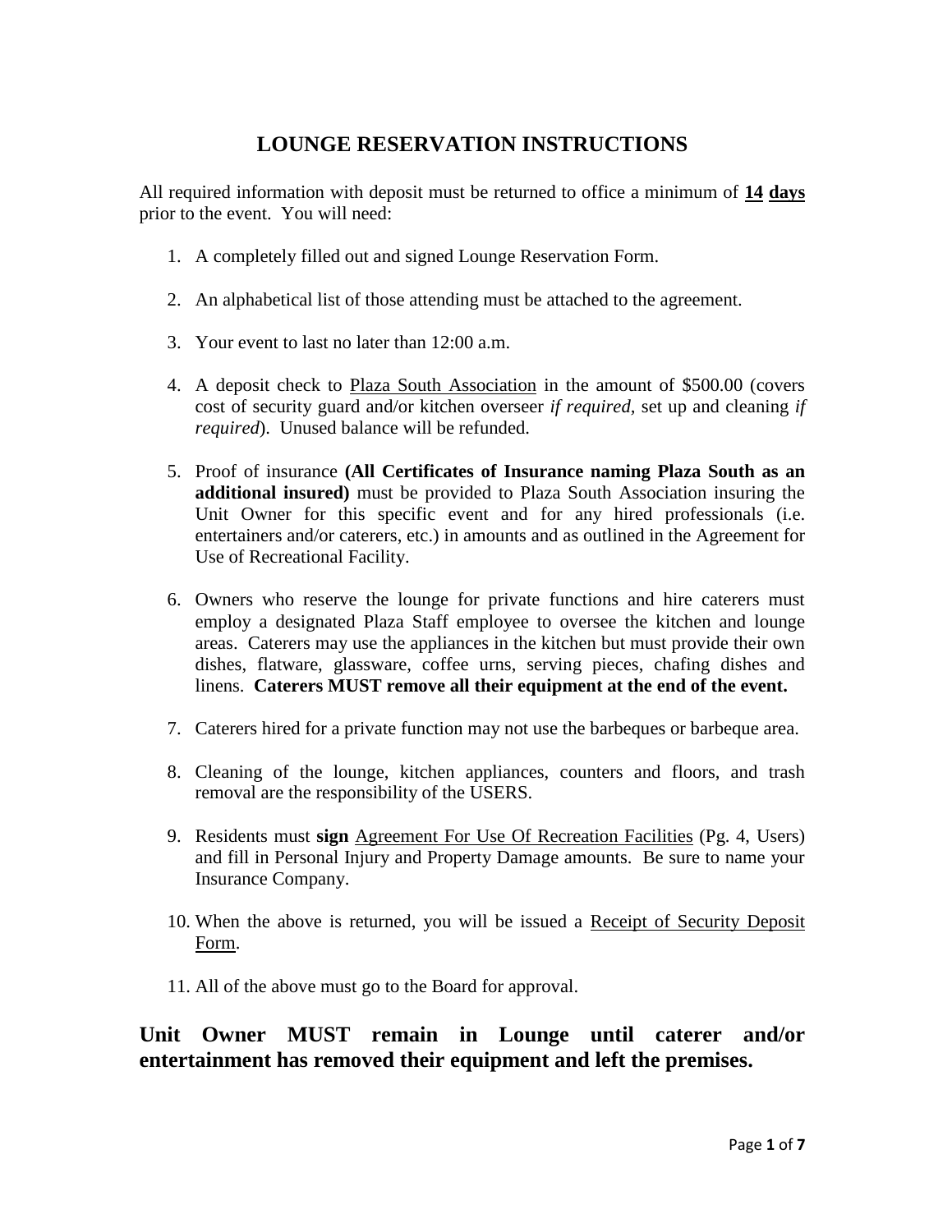### **PLAZA SOUTH LOUNGE RESERVATION**

INFORMATION SHEET

|                                                                |                                                                                                                 | Unit Owner Name:                                                                                                                                                                                                                                                                                            |  |
|----------------------------------------------------------------|-----------------------------------------------------------------------------------------------------------------|-------------------------------------------------------------------------------------------------------------------------------------------------------------------------------------------------------------------------------------------------------------------------------------------------------------|--|
|                                                                |                                                                                                                 |                                                                                                                                                                                                                                                                                                             |  |
|                                                                |                                                                                                                 | (*Cannot be on Monday or Tuesday nights) (*No later than 12:00 a.m.)                                                                                                                                                                                                                                        |  |
|                                                                | Number of people attending: ________________                                                                    |                                                                                                                                                                                                                                                                                                             |  |
| Catering:                                                      |                                                                                                                 |                                                                                                                                                                                                                                                                                                             |  |
|                                                                |                                                                                                                 |                                                                                                                                                                                                                                                                                                             |  |
|                                                                | Entertainment: YES _____ NO _____                                                                               |                                                                                                                                                                                                                                                                                                             |  |
|                                                                |                                                                                                                 |                                                                                                                                                                                                                                                                                                             |  |
|                                                                |                                                                                                                 |                                                                                                                                                                                                                                                                                                             |  |
|                                                                |                                                                                                                 |                                                                                                                                                                                                                                                                                                             |  |
|                                                                | insured and any applicable licenses prior to the event.<br>Association as Additional Insured prior to the event | All outside service providers <b>MUST</b> show proof of insurance, naming the Association as additional<br>All unit Owners <b>MUST</b> provide proof of Liability and Property Damage insurance naming the<br>Alphabetical list of those attending (Attached sheet to be submitted 14 days prior to event.) |  |
|                                                                |                                                                                                                 |                                                                                                                                                                                                                                                                                                             |  |
|                                                                |                                                                                                                 | <b>FOR OFFICE USE</b>                                                                                                                                                                                                                                                                                       |  |
| Reservation: Approved ______________ Disapproved _____________ |                                                                                                                 |                                                                                                                                                                                                                                                                                                             |  |
|                                                                |                                                                                                                 |                                                                                                                                                                                                                                                                                                             |  |
|                                                                |                                                                                                                 |                                                                                                                                                                                                                                                                                                             |  |
|                                                                |                                                                                                                 |                                                                                                                                                                                                                                                                                                             |  |
|                                                                |                                                                                                                 |                                                                                                                                                                                                                                                                                                             |  |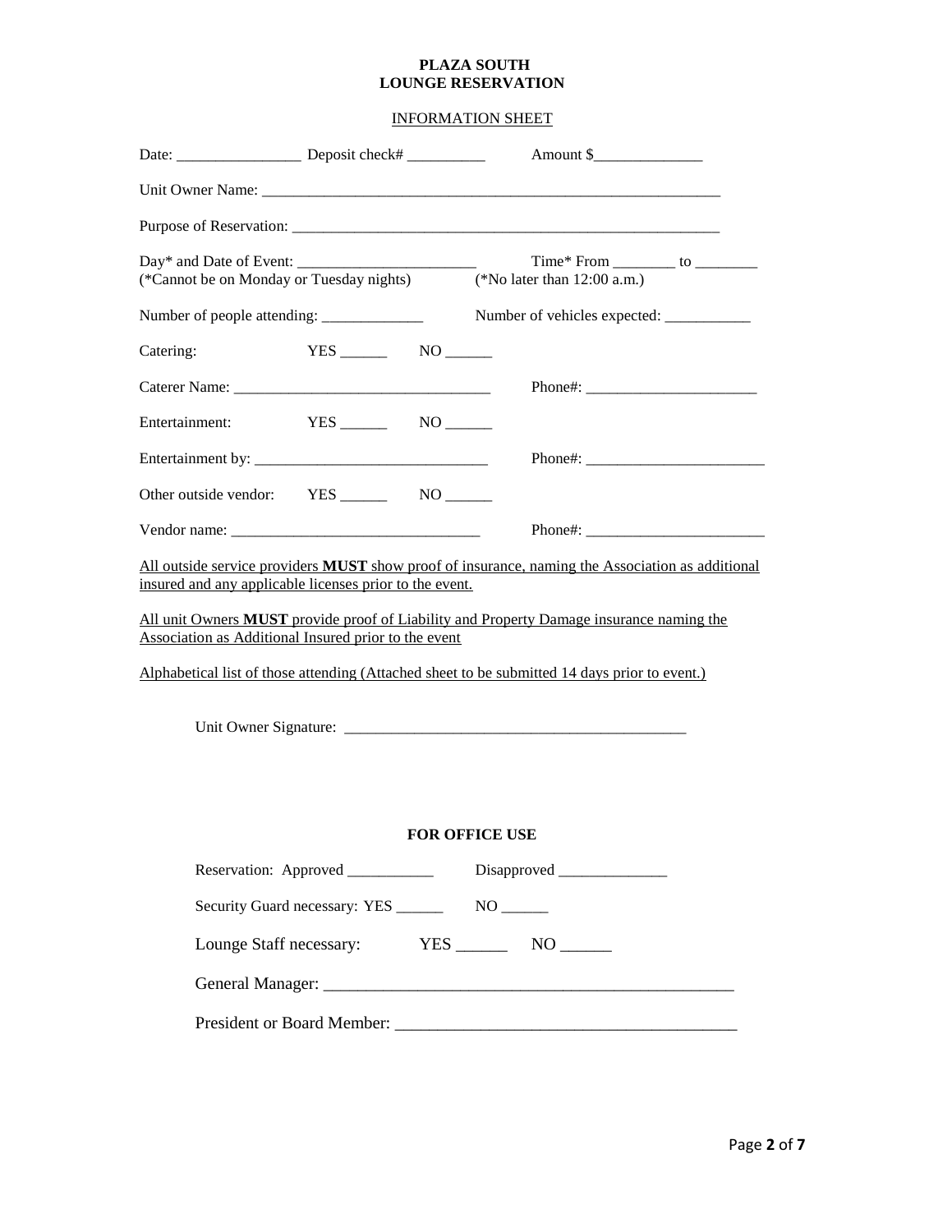## **AGREEMENT FOR USE OF RECREATION FACILITIES**

Updated September 19, 2016

This Agreement is made this day of the set of the set of the set of the set of the set of the set of the set of the set of the set of the set of the set of the set of the set of the set of the set of the set of the set of PLAZA SOUTH ASSOCIATION, INC. (hereinafter "ASSOCIATION") and those persons listed below (hereinafter "USERS"), being the owners of units in Plaza South Condominium.

This Agreement is made for the purpose of granting USERS the right to reserve of the recreation facilities of the Condominium or Association on such dates and during such times as may be determined from time to time by ASSOCIATION through its Board of Directors or such officers or agents as the Board may authorize. USERS may not, however, during the period of any such reservation, deny the use of recreation facilities at any time to any member of ASSOCIATION, except as provided herein, nor condition the use of such facilities by said member upon the payment or any fee or admission charges, although voluntary contributions may be solicited from members.

- 1. RULES & REGULATIONS USERS hereby agree to abide by and conform to all rules and regulations of ASSOCIATION as contained in the ASSOCIATION documents.
- 2. INDEMNIFICATION USERS hereby agree to hold ASSOCIATION harmless and to indemnify it against any public liability and/or property damage liability which may arise or accrue by reason of the use by USERS of the facilities. The ASSOCIATION shall not be responsible for any damage or injury that may happen to USERS or to USERS' agents, servants, employees or property from any cause whatsoever, during the period covered by this Agreement and USERS hereby expressly release ASSOCIATION from and agree to indemnify it against any and all claims for such loss, damage or injury.
	- 3.INSURANCE USERS hereby agree to assume all responsibility for insurance respecting the facilities during use under this Agreement, and to assert no claim of coverage under any insurance policy of ASSOCIATION during the period of such use, and hereby agrees to provide ASSOCIATION with Certificates of Insurance in the name of the Unit Owner and naming the Association as additional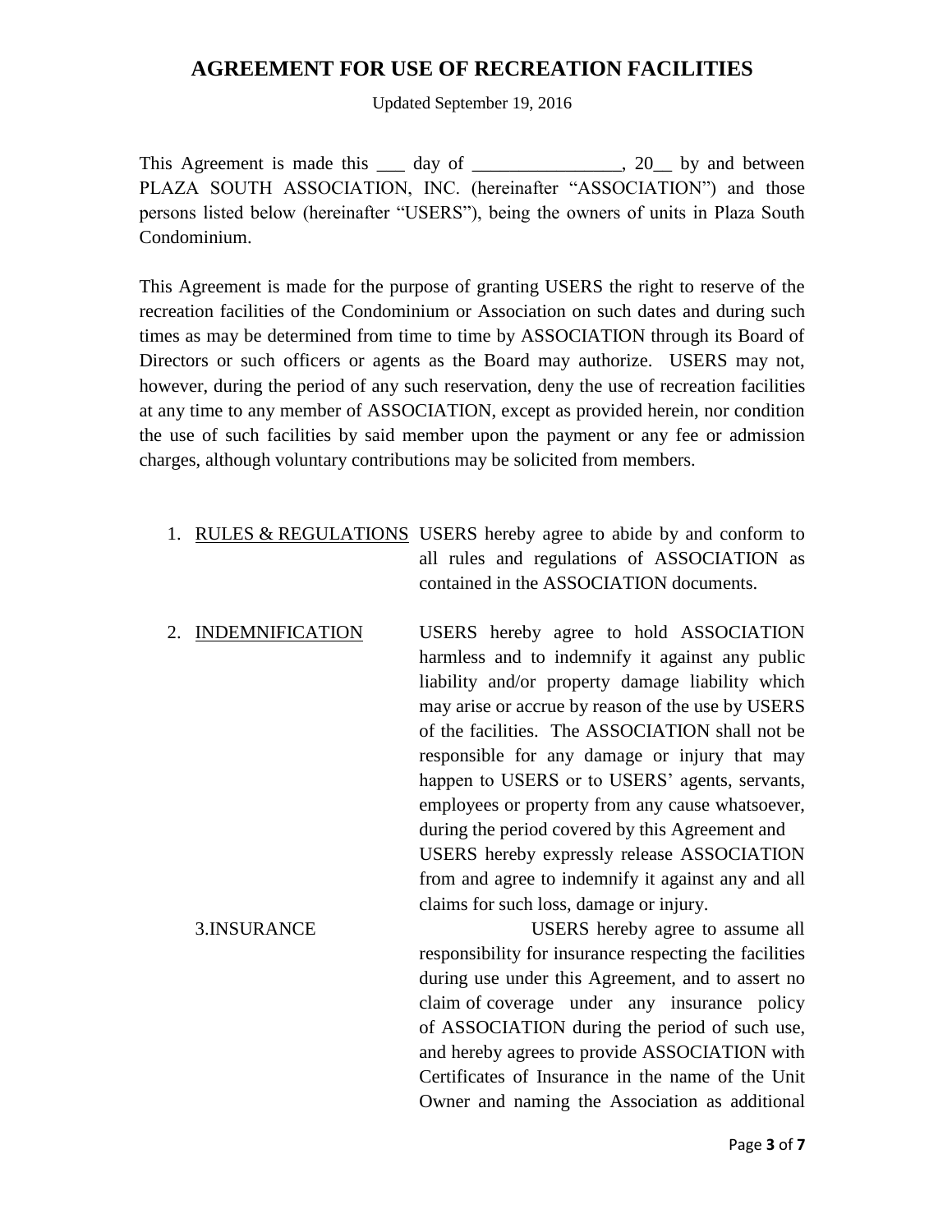insured in the following amounts evidencing that said insurance is in full force and effect during the use of the facilities:

\$1 mil/\$2 mil Personal Injury

\$1 mil/ \$2 mil Property Damage

In addition, all outside service providers **MUST** show proof of insurance naming the Association as Additional Insured and any applicable licenses.

Any and all proof of said required insurance shall be provided to the Association 14 days prior to the event.

3. COVENANTS a) USERS will comply with all laws of the United States, the State of Florida, all ordinances of Broward County and all rules and requirements of the local police and fire departments, and will pay any taxes or fees due to any authority arising out of USERS use of the facilities.

> b) USERS shall not injure, nor mar, nor in any manner deface said premises, and shall not cause or permit anything to be done whereby said premises shall be in any manner injured, marred or defaced.

> c) If said premises, furnishings or any portion of said building during the term of this Agreement shall be damaged by the act, default or negligence of any of the USERS, or of any of the USERS agents, employees, patrons, guests or any persons admitted to said premises by any of the USERS, USERS shall pay to ASSOCIATION upon demand such sum as shall be necessary to restore said premises to their present condition.

> d) USERS shall be responsible for any attorneys' fees and costs incurred by ASSOCIATION in enforcing any of the provisions of this Agreement. Any sums of money owed by USERS pursuant to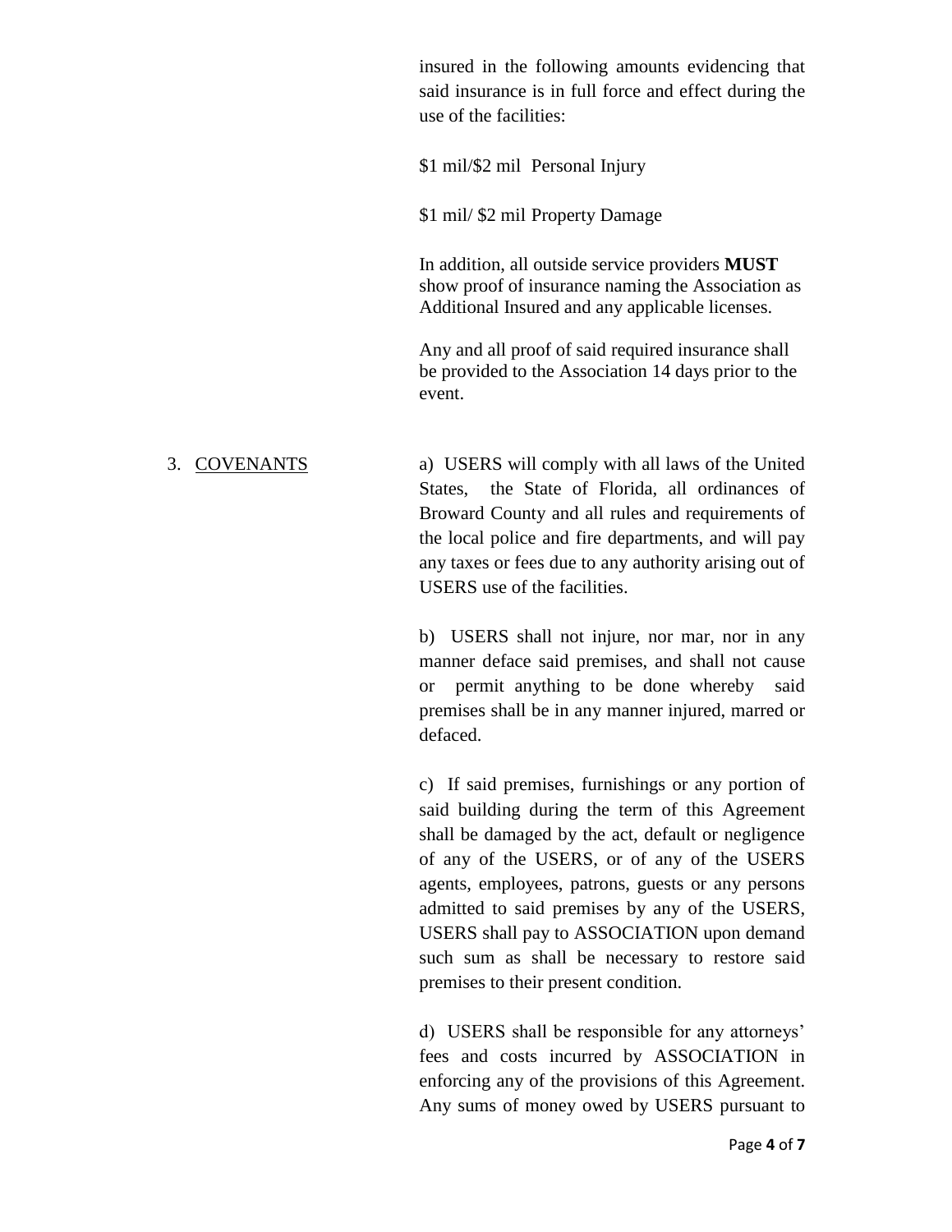the terms of this Agreement or which may be owed as a result of a breach of any of the terms hereof shall be treated as an assessment against USERS apartments for any unpaid assessment and interest thereon, together with reasonable attorneys' fees incurred by ASSOCIATION incident to the collection of the assessment or enforcement of such lien. Assessments and installments due thereon not paid when due shall bear interest from the due date until paid at the highest rate allowed by law. ASSOCIATION may bring an action in its name to foreclose a lien for assessments in the manner a mortgage of real property is foreclosed and may also bring an action to recover a money judgment for the unpaid assessments without waiving any claim of lien. The lien and foreclosure procedure shall be in accordance with the applicable Declaration of Condominium and the Florida Condominium Act.

- 4. APPLICATION USERS application to reserve the lounge for a private function must be submitted to the General Manager, in writing, at least fourteen (14) days prior to the private function and no more than sixty days in advance. The application may only be made by a resident of Plaza South and the resident is required to attend the function and be responsible for invitee behavior, vehicle parking, property damage and cleanliness of the lounge after the function.
- 5. SECURITY DEPOSIT USERS hereby agree to pay to ASSOCIATION prior to their use of the facilities any security deposit determined by ASSOCIATION through its Board of Directors to be necessary, and such deposit may be used by ASSOCIATION to pay any expenses hiring guards or a kitchen overseer, of cleaning and/or repairs or replacement required after use of the facilities by USERS. Refund of any unused deposit or requirement of payment of additional deposits shall be at the discretion of ASSOCIATION.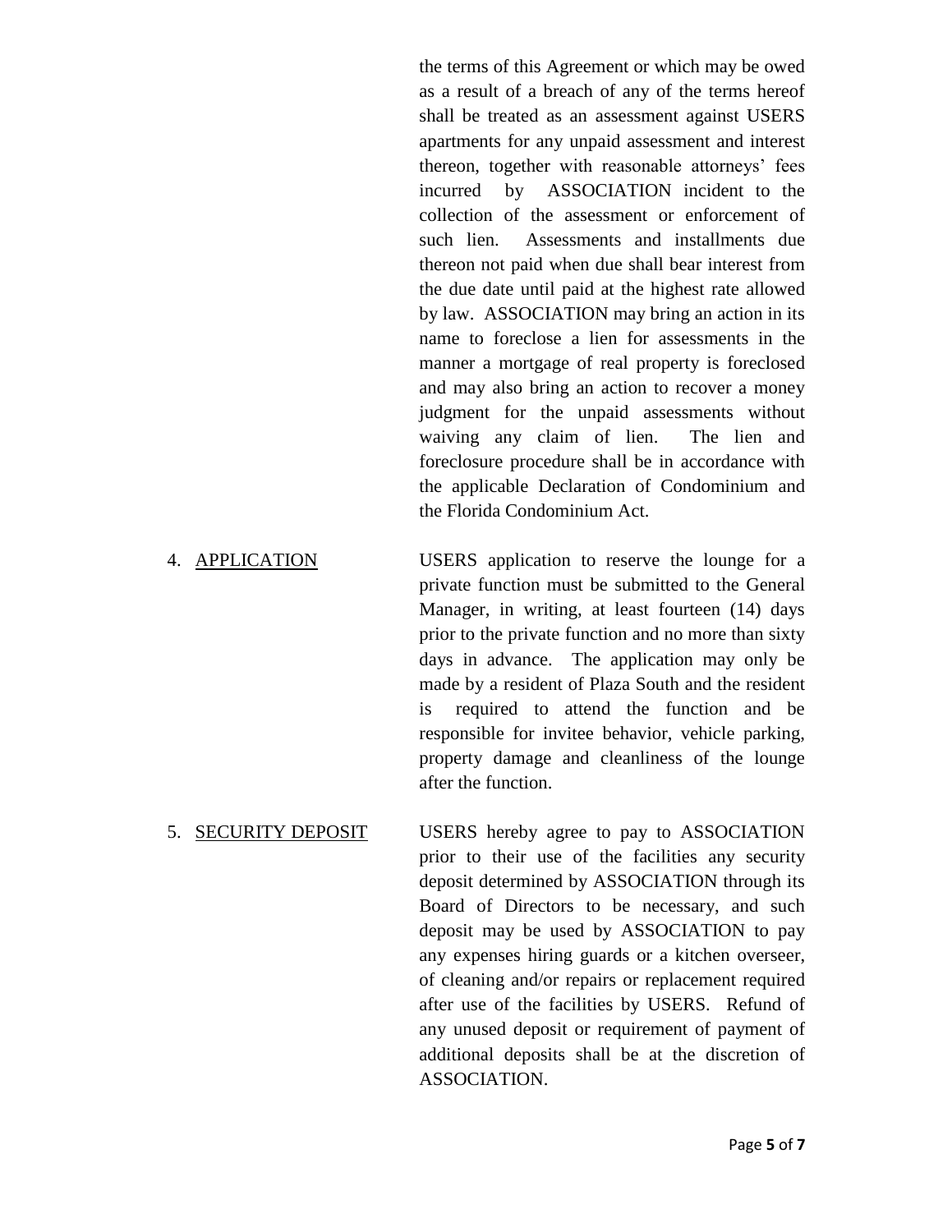At the same time the application is submitted in writing, a security deposit in the amount of \$500.00 must be provided. This security deposit is for guard duty and/or kitchen overseer (see #10), if required, set up of the room, damages to property or décor and cleaning if required. After the function, the lounge will be inspected for damages and cleanliness. If the lounge is in an acceptable condition, the security deposit will be returned less any charges. Cleaning of the lounge, kitchen appliances and counters, and trash removal are the responsibility of the USERS or their agents. Caterers may use the appliances in the kitchen, but must provide their own dishes, flatware, glassware, coffee urns, serving pieces, chafing dishes, and linens. Caterers hired for a private function may not use the barbeques or barbeque area. Caterers MUST remove all their equipment at the end of the event.

- 6. MAX OCCUPANCY At a private function, the number of invitees is limited to ninety-five (95).
- 7. INVITEES An alphabetized list of invitees must be provided in writing to the General Manager fourteen (14) days prior to the use of the lounge. (Those invitees residing at Plaza South must be designated with an asterisk.)
- 8. PARKING No more than fifteen (15) non-resident owned vehicles are allowed to be parked on Plaza South property for a private function. Invitees must register their vehicle at the security desk and hang a provided parking permit on their rear-view mirror. USERS must find alternate parking facility off premises for vehicles over this amount.
- 9. SECURITY If there are twenty (20) or more quests, extra security must be provided and paid for by the resident reserving the lounge. The security guard must be in attendance to maintain proper order and decorum. Invitees shall not wander throughout the property, but shall confine themselves to the main